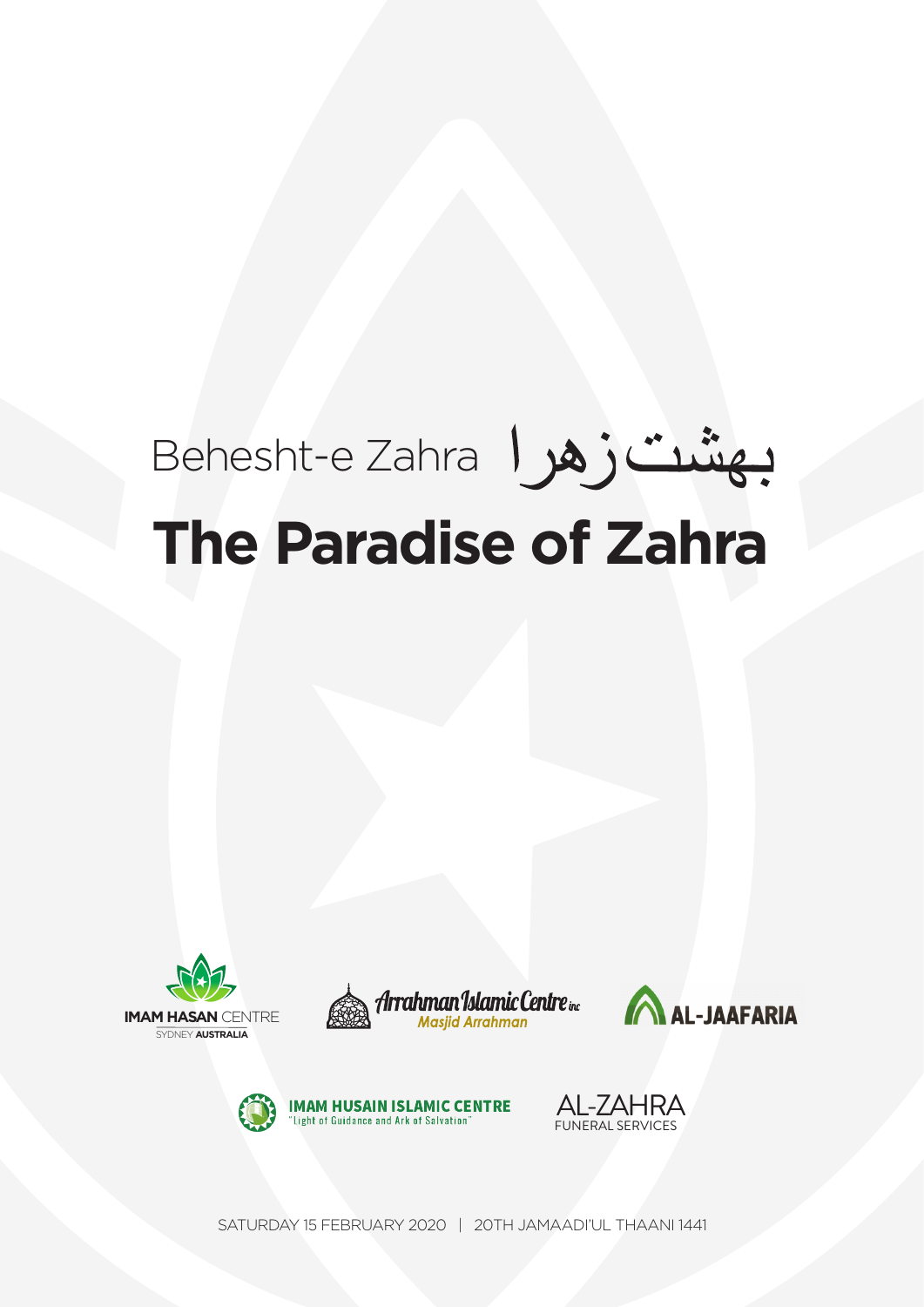## **Introduction**

By the Grace of God on December 31, 2019 coinciding with the birthday of Syeda Zaynab AS we established a new Muslim Cemtery in Rosue Hill, Windsor Road, Rouse Hill NSW 2155 within the Castlebrook Cemetery.

The cemetery is located opposite Rouse Hill Shopping Centre and 15 mins away from Imam Hasan Centre, Annangrove

By your votes the cemetery will be called "Behesht-e Zahra زهرا بهشت The Paradise of Zahra".

On the 15th of February 2020, at 4.00 PM coinciding with the Birthday of Syeda Fatima Zahra AS we will be officially opening the facilities.

There was an urgent need for a new cemetery as our existing facilities at Castle Hill Cemetery were completely sold and we needed to prepare for the future.

### **Purchasing a plot**

The cemetery will be under the management of Imam Hasan Centre and various other organisations which will update.

To purchase a plot you can:

- + Go to our website and follow the instructions https://www.imamhasancentre.com.au/ imam-hasan-cemetery/
- + Complete the forms enclosed.

### **For more information contact**

Imam Hasan Centre Br. Baqir Raza 9659 0855 / 0417 271 681 Al Jaafaria Shia Islamic Centre Br. Moufid Mehdi 0412 186 864 Masjid Ar Rahman 9758 9977 Imam Husain Islamic Centre 9558 1114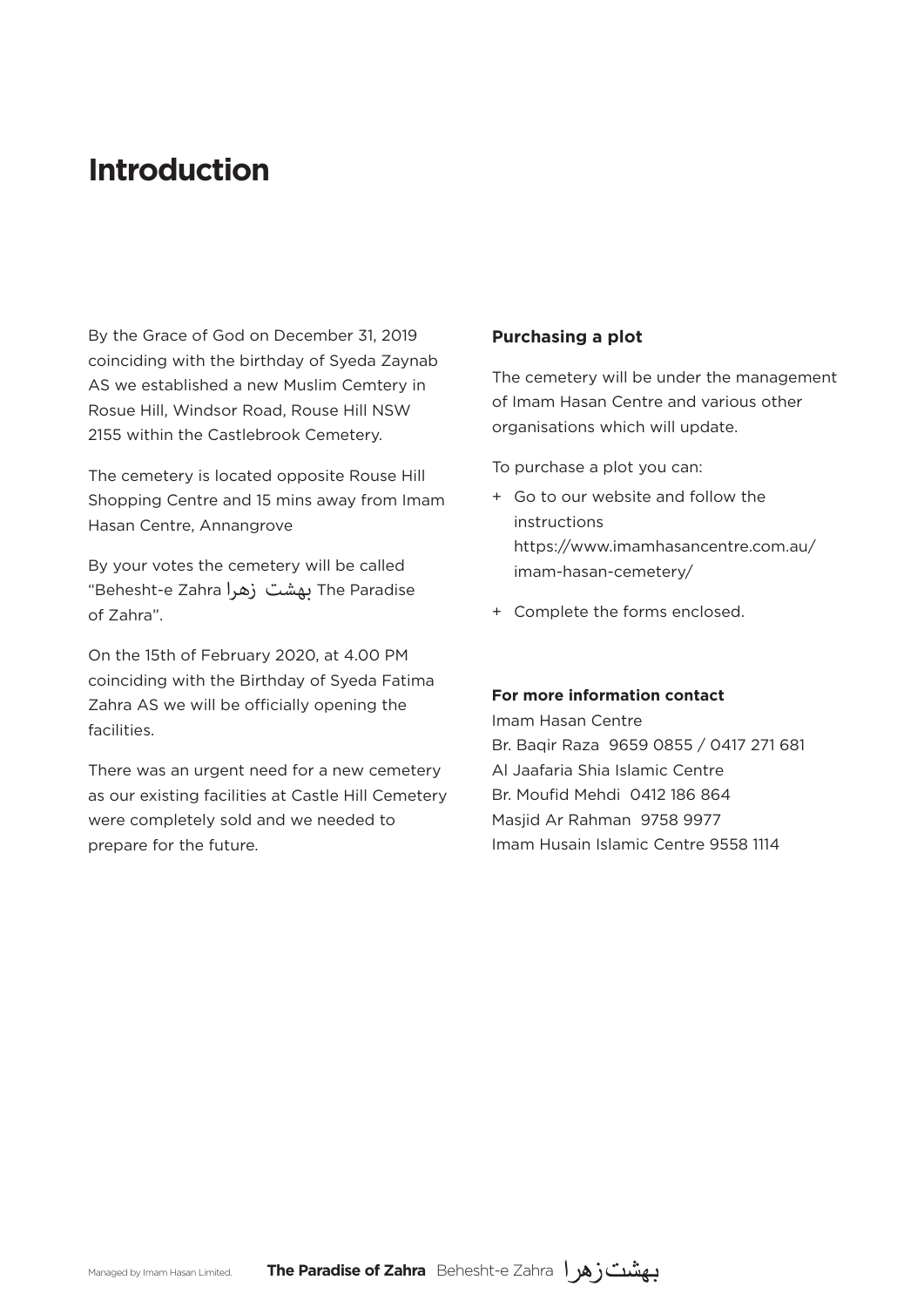# **Application Cemetery Plot Purchase**

Pricing from February 1, 2020 to December 31, 2020

| <b>Full Payment Option</b> | Instalment Plan - 3 Years                                     |
|----------------------------|---------------------------------------------------------------|
| Full price for PLOT only   | Full price for PLOT only                                      |
| $$6,200 + GST = $6,820.00$ | $$6,200 + GST = $6,820.00$                                    |
| Administration fee         | Annual Administration Fee \$110.00                            |
| $$100 + GST = $110$        | Deposit required - $20\% = $1,474.00$                         |
| Total: 6,930 including GST | 35 monthly payments of \$165.00 by direct debit process only. |

Please note if paying by Credit Card – Bank Fees of 1.4% will be charged. All plots allow double burials. Payments are only for plots. Other charges apply at time of use.

### Bank Details

Imam Hasan Ltd National Australia Bank BSB: 082167 ACCOUNT No.: 576104865 Ref: Submission No.: (to be provided)

### **Use this form to register to purchase a plot at the cemetery**

| <b>FIRST NAME</b>                                                           | <b>SURNAME</b>                               |
|-----------------------------------------------------------------------------|----------------------------------------------|
|                                                                             |                                              |
| EMAIL                                                                       | CONTACT                                      |
|                                                                             |                                              |
| PHONE                                                                       | <b>MOBILE</b>                                |
|                                                                             |                                              |
| <b>ADDRESS</b>                                                              |                                              |
|                                                                             |                                              |
|                                                                             | <b>POSTCODE</b>                              |
| <b>Plot Details and Payment Options</b>                                     |                                              |
|                                                                             | $\Box$ FULL PAYMENT<br>□ INSTALLMENT PAYMENT |
| HOW MANY DOUBLE DEPTH PLOTS?                                                | SELECT WHICH PAYMENT OPTION YOU WOULD LIKE   |
|                                                                             |                                              |
| <b>Authorisation</b>                                                        |                                              |
|                                                                             |                                              |
| AUTHORISED SIGNATURE                                                        | REFERENCE NO (office use only)               |
|                                                                             |                                              |
| To pay online visit https://www.imamhasancentre.com.au/imam-hasan-cemetery/ |                                              |
|                                                                             |                                              |

Managed by Imam Hasan Limited. **The Paradise of Zahra** Behesht-e Zahra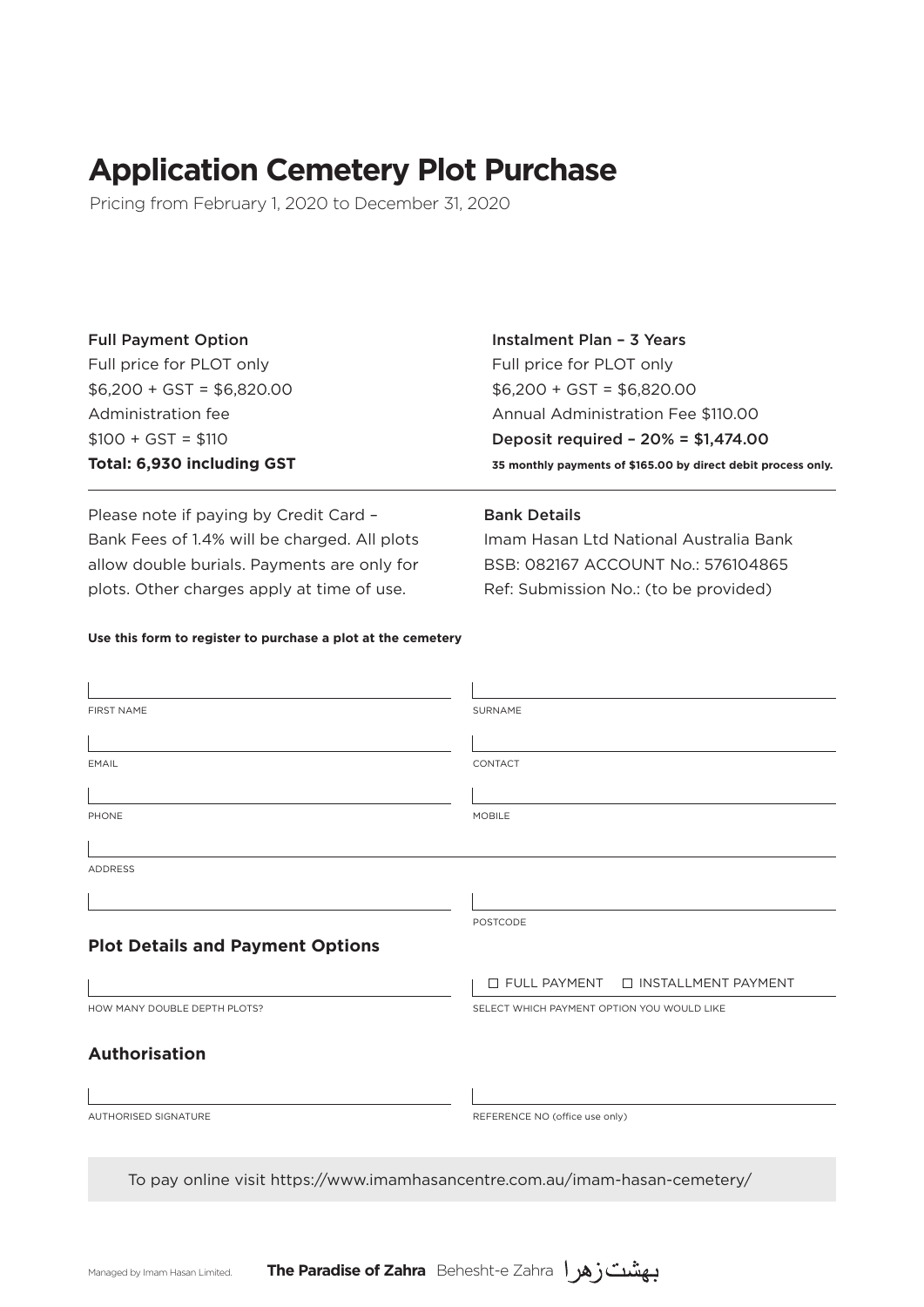# **Castlebrook Cemetery Conditions**

#### **Terms (or derivations of terms) used in this agreement**

**Interment (Interred)** means the placement of human remains (bodily or cremated) in a crypt, vault, niche or other structure or in the earth. Memorial means a monument, plaque, headstone, garden or other item to be installed on a Site to commemorate or identify the User of the Site.

**Nominated User** means a person you nominate on the Term Sheet or any agreed replacement.

**Ornamentation** means items to adorn or decorate a Site such as vases, statues, artificial flowers, photos, permanent wreaths or floral sprays, boxes, shells and toys.

**Sites** means sites in a cemetery capable of Interment of bodily remains (Cemetery Sites) and sites in a cemetery or crematorium for Interment of cremated remains and specifically means the site on the Term Sheet.

**User (Use)** means a deceased person whose remains have been Interred in a Site

**You** means the Purchaser or Purchasers or, if deceased at the relevant time, then their personal representative(s).

#### **B. Our agreement**

- **1. Australian consumer legislation applies –** Under the Australian Consumer Law various consumer guarantees apply to the goods and services we provide to you. We cannot limit our liability for breach of these guarantees. The terms of this agreement apply subject to the Australian Consumer Laws
- **2. Special Conditions –** To the extent of any inconsistency, any Special Conditions prevail over these General Conditions.
- **3. Payment of purchase price –** You agree to pay the purchase price as set out in the Term Sheet.

#### **C. The Site**

- **4. We will reserve the Site –** We will reserve the Site for use by you or any Nominated User. This is a contractual right only and neither you or any Nominated User has any other right, title or interest in the Site or the land on which the Site is located.
- **5. Certificate of rights –** Upon entering into this contract and expiry of the cooling off period, we will issue you and any Nominated User with a certificate evidencing the rights of Interment of the Nominated Users and as required by law.
- **6. Nominated User –** You may nominate a person to be a Nominated User of a Site. We will issue a certificate to the Nominated User granting him or her a right to be buried in the Site. A Nominated User cannot transfer these burial rights but subject to applicable laws those rights, if not used by the Nominated User, can pass to the beneficiaries of the estate of the Nominated User. Once a certificate is issued to a Nominated User, you cannot withdraw that nomination without the written consent of the beneficiary of that certificate. The nomination of a Nominated User does not relieve you of payment for the Site.
- **7. Tenure –** Subject to any legislation or governmental regulations relating to limited or renewable tenure, or a specific provision in this agreement, the Interment in the Site is perpetual.

**8. Use of Site by Nominated Users –** unless otherwise specifically stated, we are not obliged to increase the number of Nominated Users who may use a Site.

#### **D. Memorials and Ornamentation**

- **9. Memorials and Ornamentation**  If you want a Memorial or Ornamentation, to the extent permitted by law and to maintain the beauty of the Park, unless it is a bronze plaque, it can only be installed or placed on the Site if it is purchased from us. Only we may install or construct Memorials or Ornamentation.
- **10. Third party bronze plaques –** On request, we will install bronze plaques not purchased from us but they must be pre-approved by us in writing, acting in good faith, and accord with our specifications. We will charge a placement fee in accordance with the customer price list current at the time of the installation. The placement fee will take into account matters including the time and expense required to approve the plaque, install it and the obligations assumed by us to take care of the Park.
- **11. Memorials purchased later –** If you buy a Memorial after buying the Site or you decide to upgrade a Memorial, you must pay us in accordance with the customer price list current at that time. A Memorial will not be placed until it is paid for.
- **12. Inscription –** Unless indicated in this agreement, the cost of inscription on any Memorial is not included in its price. We will charge for inscription in accordance with the customer price list current at the time it is required.
- **13. Use of Natural Products –** Many Memorials are made of natural products, such as granite or stone. We will try to match samples or materials ordered as closely as possible, but you agree that natural imperfections or variations in colour, pattern or texture are unavoidable and are not defects.
- **14. Care of Memorials or Ornamentation –** To the extent permitted by law, we are not responsible for the maintenance and repair of Memorials or Ornamentation including wear and tear, fading of photos or discolouration over time and we are not liable for any damage to a Memorial or Ornamentation unless the damage is caused by us.

#### **E. Non provision of services**

- **15. Refusal of service –** We may refuse to allow use of the Site by any person who has engaged in conduct or has such a reputation which in our good faith opinion, would harm the reputation of the Park or us, or cause distress or concern for any bereaved families of deceased persons buried within the Park. You may then terminate this agreement and we will refund to you all monies you paid under this agreement (less any money you owe us).
- 16. Events beyond our control If we are unable to place any Nominated User(s) in the Site or to provide the Memorial or Ornamentation due to causes beyond our control (such as flooding, earthquake or fire), we will not be in default but will refund to you monies paid under this agreement by you for anything we can no longer supply.